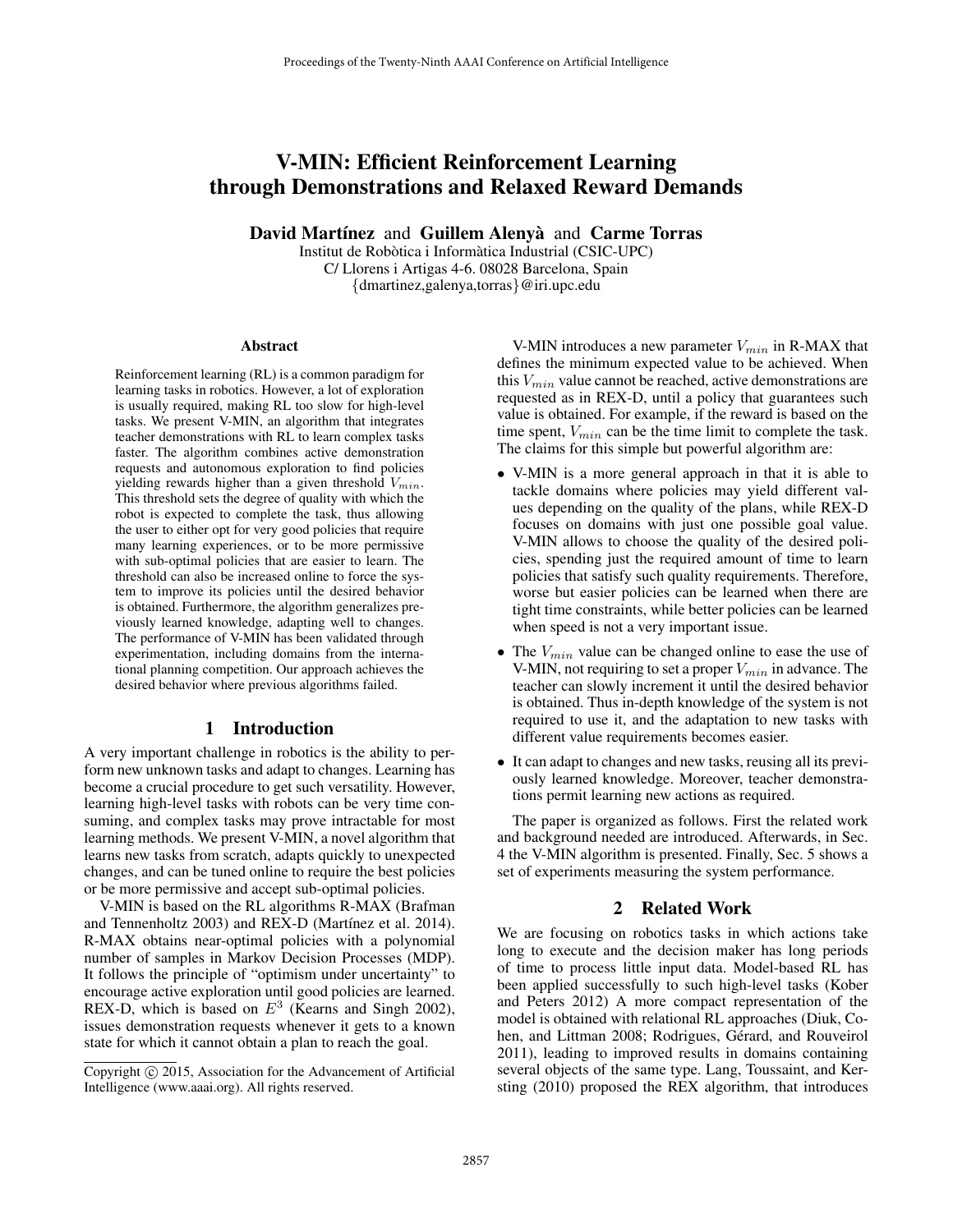relational generalizations in the exploration-exploitation dilemma, minimizing the amount of exploration required.

Robotic tasks also face the problem of uncertainty in the actions. Within the KWIK framework (Li et al. 2011) a method to learn the action effects and probabilities has been proposed (Walsh 2010). However, as the problem of learning action effects is NP (Walsh 2010), a large number of samples is needed. More efficient heuristic algorithms exist, such as TEXPLORE (Hester and Stone 2013) and the learner proposed by Pasula, Zettlemoyer, and Kaelbling (2007), that obtain suboptimal but good solutions. We will use Pasula et al.'s learner, since it yields more compact and tractable models with relational rules, deictic references and noisy effects.

The integration of teacher demonstrations has already been tackled within RL-like algorithms to improve the learning process. Mericli, Veloso, and Akın (2012) presented an algorithm where the teacher issues corrective demonstrations if the robot doesn't perform as desired. In (Walsh et al. 2010), the teacher reviews the planned actions, and whenever they are not optimal, a demonstration is shown. In these approaches the teacher has to intervene to improve the robot behavior. In comparison, our algorithm actively requests demonstrations when needed, releasing the teacher from having to monitor the system continuously.

Active demonstration requests have been included in algorithms with confidence thresholds (Grollman and Jenkins 2007; Chernova and Veloso 2009), which request demonstrations for a specific part of the state space whenever the system is not sure about the expected behavior. Our approach combines active demonstration requests with autonomous exploration. As teacher time is considered to be very valuable, demonstration requests should be limited and replaced with exploration whenever possible.

## 3 Background on Relational RL

This section we present the background needed for V-MIN. Markov Decision Processes are used to formulate fullyobservable problems with uncertainty. A finite MDP is a five-tuple  $\langle S, A, T, R, \gamma \rangle$  where S is a set of states, A is the set of actions that an agent can perform,  $T : S \times A \times S \rightarrow$  $[0, 1]$  is the transition function,  $R : S \times A \rightarrow \mathbb{R}$  is the reward function and  $\gamma \in [0, 1)$  is the discount factor. The goal is to find a policy  $\pi : S \rightarrow A$  which chooses the best action for each state to maximize the value function. The sum of expected rewards is the value function  $V^{\pi}(s)$  =  $E[\sum_{t} \gamma^{t} R(s_t, a_t) | s_0 = s, \pi]$  which is to be maximized.

We use a relational representation for states and rules, which is based on predicates and actions that can take objects as arguments to define their grounded counterparts. For example, an action *open(X)* with objects *box1* and *box2* could be grounded to *open(box1)* and *open(box2)*.

Noisy Deictic Rules (NDR) (Pasula, Zettlemoyer, and Kaelbling 2007) model the actions. The transition model  $T$ is represented with a set of NDR rules Γ which are defined:

$$
a_r(\chi) : \phi_r(\chi) \to \begin{cases} p_{r,1} : \Omega_{r,1}(\chi) \\ \vdots \\ p_{r,n_r} : \Omega_{r,n_r}(\chi) \\ p_{r,0} : \Omega_{r,0} \end{cases}
$$
 (1)

where  $a_r$  is the action,  $\phi_r(\chi)$  are the preconditions that define the context in which the rule is applicable,  $\Omega_{r,i}$  are the effects defining the predicates that are changed in the state with probability  $p_{r,i}$  when the rule is applied,  $\Omega_{r,0}$  is the noisy effect that represents all other, unmodeled, rare and complex effects, and  $\chi$  is the set of variables of the rule. A rule covers a state-action  $(s, a)$  pair when the rule represents the action  $a$  and its preconditions are satisfied in the state s. We represent a rule covering  $(s, a)$  with  $r_{s,a}$ . Moreover, when the reward is used as a function of a rule  $R(r)$ , it refers to the state-action pairs that the rule covers. A NDR rule represents one action, while each action may be represented by several rules. Each state-action pair  $(s, a)$  is covered by just one rule  $r$  as all the rules defining one action have disjoint preconditions  $\phi_{r_{a,i}} \wedge \phi_{r_{a,j}} = \emptyset \ \forall i,j \mid i \neq j.$ 

A RL algorithm maximizes cumulative rewards, having to balance between exploration (exploring the model to obtain better policies) and exploitation (choose actions to maximize the value function according to the current policy). Lang, Toussaint, and Kersting (2012) proposed a contextbased density count function to handle the explorationexploitation dilemma. It takes advantage of the relational representation and reduces the number of samples before considering states as known by grouping them in contexts:

$$
k(s, a) = \sum_{r \in \Gamma} |E(r)| I(r = r_{s,a}), \tag{2}
$$

where  $|E(r)|$  is the number of experiences that cover the rule r with any grounding, and  $I()$  is a function that takes the value 1 if the argument evaluates to true and 0 otherwise. Contexts visited more than a fixed threshold  $k(s, a) \geq \zeta$  are considered to be known.

Teacher demonstrations are actively requested by the robot, for which standard human-robot interaction capabilities such as speech and visual information can be used. We consider that the teacher knows the optimal policy  $\pi^*$ , and that he tells the robot the name of the action, its parameters and how to perform it. Learning from Demonstration (Argall et al. 2009) can be used to learn new actions.

## 4 V-MIN Algorithm

In this section we present the novel V-MIN algorithm, that extends R-MAX (Brafman and Tennenholtz 2003). R-MAX plans in a model where unknown state-action pairs yield the maximum reward  $R_{max}$  to encourage active exploration. The REX algorithm (Lang, Toussaint, and Kersting 2012) was devised to apply the context-based density function in equation 2 to R-MAX, improving the generalization over different states. Although these generalizations improve the learning performance, they also have drawbacks. Using a context-based count function implies that not all states are explored before considering them as known, as we assume that all states within a context behave likewise. Therefore, state-action pairs needed to attain the best policy may not be visited, and thus their contexts (i.e. rules) not learned.

Similar to REX-D (Martínez et al. 2014), V-MIN uses teacher demonstrations to learn new actions and contexts, and improve its performance. Nevertheless, the integration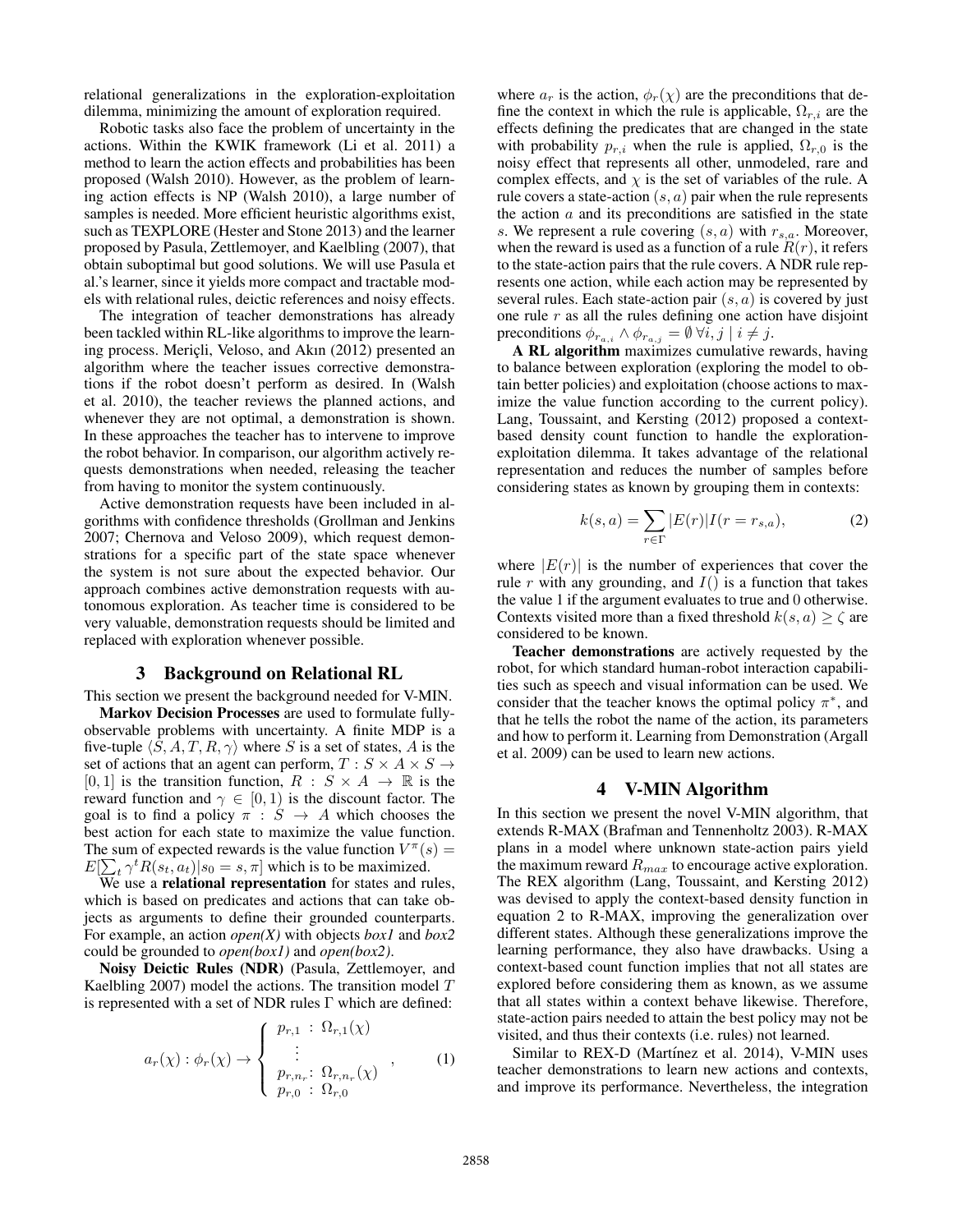## Algorithm 1 V-MIN

| <b>Input:</b> Reward function R, confidence threshold $\zeta$ |  |
|---------------------------------------------------------------|--|
| <b>Updates:</b> Set of experiences $E$                        |  |

|     | 1: Observe state $s_0$                       |
|-----|----------------------------------------------|
|     | $2:$ loop                                    |
| 3:  | Update transition model $T$ according to $E$ |
| 4:  | Create $T_{vmin}(T, R, \zeta)$               |
| 5:  | Plan an action $a_t$ using $T_{vmin}$        |
| 6:  | if $a_t =$ "TeacherRequest()" then           |
| 7:  | $a_t$ = Request demonstration                |
| 8:  | else                                         |
| 9:  | Execute $a_t$                                |
| 10: | end if                                       |
| 11: | Observe new state $s_{t+1}$                  |
| 12: | Add $\{(s_t, a_t, s_{t+1})\}$ to E           |
|     | $13:$ end loop                               |

of demonstration requests is different: V-MIN uses the concept of  $V_{min}$ , which is the minimum expected value  $V^{\pi}(s)$ . If the planner cannot obtain a  $V^{\pi}(s) \geq V_{min}$ , it actively requests help from a teacher, who will demonstrate the best action  $a = \pi^*(s_i)$  for the current state  $s_i$ . Therefore, when exploitation and exploration can no longer yield the desired results, demonstrations are requested to learn yet unknown actions, or to obtain demonstrations of actions whose effects were unexpected (i.e. new unknown contexts). Note that in the special case where a value  $V(s) \geq V_{min}$  cannot be obtained anymore, which is a dead-end, the teacher signals that the episode has failed instead of demonstrating an action.

To include  $V_{min}$  in the model, an action "TeacherRequest()" is defined which leads to an absorbing state with a  $V_{min}$  value. The "TeacherRequest()" action asks for a demonstration from the teacher.

The following features are the most important in V-MIN:

- A high  $V_{min}$  forces the system to learn good policies at the cost of a higher number of demonstrations and exploration actions, whereas a lower  $V_{min}$  leads to a faster and easier learning process, but worse policies are learned.
- The teacher can change  $V_{min}$  online until the system performs as desired, forcing it to find better policies.
- V-MIN can adapt well to new tasks. Context generalizations and teacher demonstrations are specially useful, as they permit transferring a lot of knowledge and learn new actions and contexts as required. Using Taylor and Stone (2009) transfer learning categorization, the new task can change the start state, the goal state, the reward function, and the number of objects. Moreover the action set can be increased but not decreased.

# Algorithm

We are using Pasula, Zettlemoyer, and Kaelbling (2007)'s learner and the Gourmand planner (Kolobov, Mausam, and Weld 2012). They take into account the uncertainty in the actions but not in the observations. To tackle partially observable domains we would just have to integrate a learner and a planner that could handle them, without needing to perform any further changes in the V-MIN algorithm.

## Algorithm 2 Create  $T_{vmin}$

**Input:** Model T, reward function R, confidence threshold  $\zeta$ **Output:** V-MIN model  $T_{vmin}$ 

1:  $T_{vmin} = T$ 2: for all  $r \in T_{vmin}$  do 3: if  $known(r, \zeta)$  then 4:  $R(r) = R_{max}$ <br>5: **end if** 5: end if 6:  $\phi_r = \phi_r \wedge -\text{finished}()$ <br>7: **for all**  $\Omega_{r,i} \in r$  **do** 7: for all  $\Omega_{r,i} \in r$  do<br>8:  $\Omega_{r,i} = \Omega_{r,i} \wedge s$  $\Omega_{r,i} = \Omega_{r,i} \wedge started()$ 9: end for 10: end for 11: Add rule  $r_{vmin}$  = "TeacherRequest()" to  $T_{vmin}$ 12:  $R(r_{vmin}) = V_{min}$ 

Algorithm 1 shows a pseudocode for V-MIN. This algorithm maintains a model  $T$  that represents the robot actions with a set of relational symbolic rules as described in Section 3. These rules are updated every iteration to adapt to newer experiences using Pasula, Zettlemoyer, and Kaelbling (2007)'s learner. The  $T_{vmin}$  model is then created to plan the action to execute, implicitly selecting exploration actions until all the relevant contexts are considered known, and requesting teacher demonstrations whenever a value  $V^{\pi}(s) > V_{min}$  cannot be obtained.

Algorithm 2 shows how to create  $T_{vmin}$  as an extension of T that includes implicit exploration and teacher demonstration requests. First, to check whether a rule is known, equation 2 is used to count if the rule covers at least  $\zeta$  experiences (note that equation 2 includes relational generalizations). As in the R-MAX algorithm, every unknown rule is set the maximum reward  $R_{max}$  to explore implicitly following the principle of "optimism under uncertainty". Moreover, to include teacher demonstration requests, the "*-finished()*" predicate is added to the preconditions of all rules, the "*started()*" predicate to all rule effects, and finally, the special rule "Teacher-Request()" is added with reward  $V_{min}$ .

V-MIN requires that plans containing the special action "TeacherRequest()" must have a value of  $V_{min}$ . If "Teacher-Request()" were combined with other actions in the same plan, their combined value would be  $V_{min} + V(s')$ , and thus we are limiting "TeacherRequest()" to be the only action in a plan when selected. This behavior is obtained through the use of the two new predicates: *started* and *finished*. In sum, the following changes are made to  $T_{vmin}$ :

- Create a rule for the "TeacherRequest()" action with  $\phi_{teacher} = -\text{started}()$  and  $\Omega_{teacher,1} = \text{finished}()$ .
- Change all preconditions  $\phi_r = \phi_r \wedge -\text{finished}() \forall r \in \Gamma$ .
- Change all rule effects  $\Omega_{r,i} = \Omega_{r,i} \wedge started() \forall i, r \in \Gamma$ .
- Change the state  $s = s \land -\text{started}() \land -\text{finished}()$ .

"TeacherRequest()" requires the precondition -started(), and all other rules will have the started() predicate as effect, so "TeacherRequest()" can only be selected as the first action. Moreover, all rules require the -finished() precondition, and "TeacherRequest()" has finished() as effect, so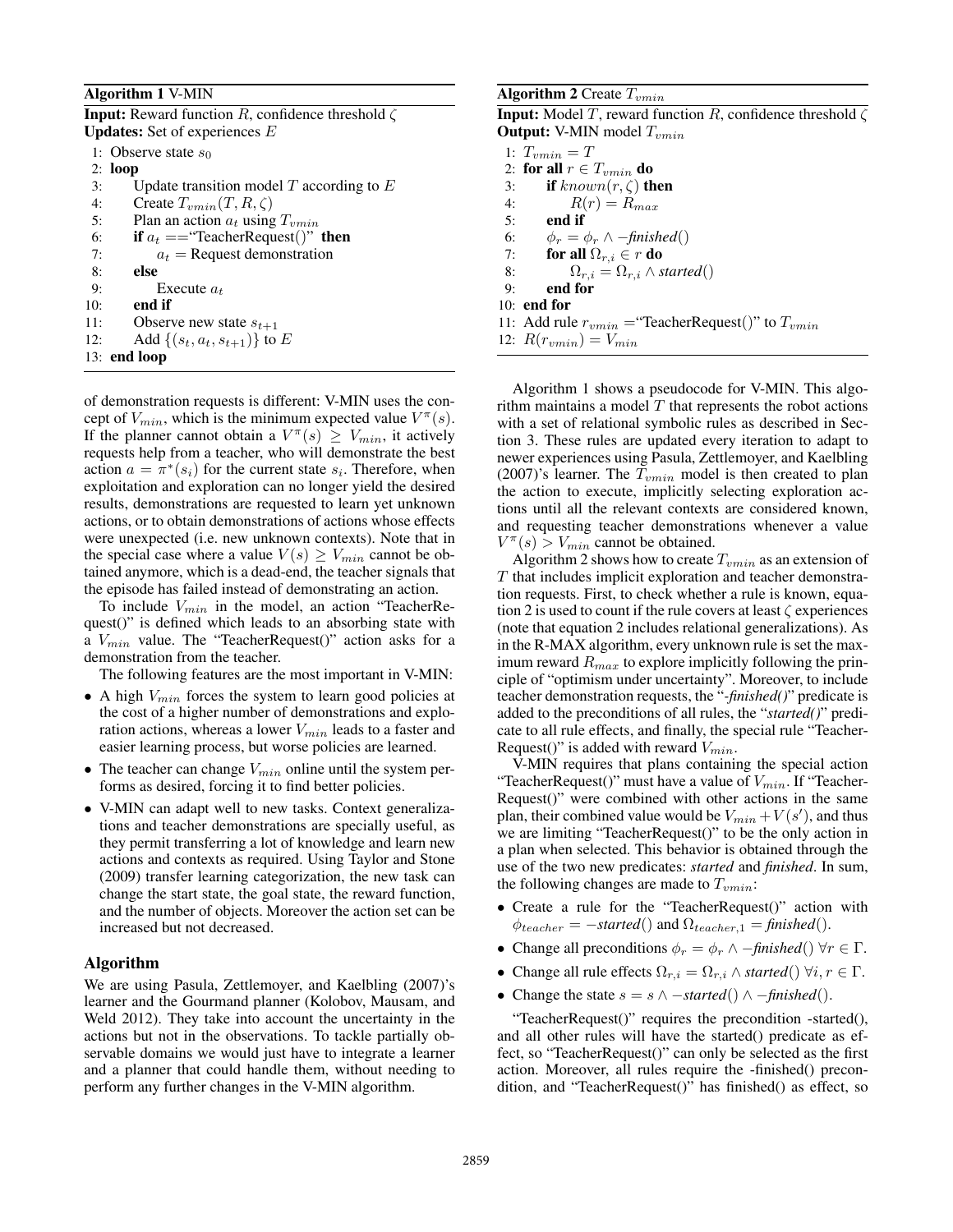

Figure 1: Example of the model generated by V-MIN in the Triangle Tireworld domain (Sec. 5). Iteration 1: the only action is requesting a demonstration. Iteration 2: a rule to model the new demonstrated action "Move" is available. It has a  $R_{max}$  reward as it hasn't been explored yet. Iteration 8: After several exploration actions, "Move" is modelled with 3 rules, 2 of which are already considered to be known. Iteration 12-13: a high value plan can't be found, so a new action is demonstrated. Iteration 19: new actions have been demonstrated and explored. Two rules that lead to high  $V(s)$  are available. Note that although rules with  $R_{max}$ reward exist, they may not be reachable from the current state. For example, one "Change tire" rule requires a flat tire.

it can only be selected as the last action. Considering that "TeacherRequest()" can only be the first and last action, whenever selected it will be the only action in the plan.

Finally, Fig. 1 shows an example of how  $T_{vmin}$  evolves as actions get demonstrated and executed.

### Rewards

The V-MIN algorithm requires the reward function to be known. Global rewards have to be defined explicitly in terms of predicates and the number of actions executed. Actions can also provide rewards which have to be either specified by the teacher during the demonstration, or perceived by the system, as V-MIN doesn't estimate rewards.

The value of  $V_{min}$  can be defined as a constant or as a function, and has to be updated as the system completes the task. When a discount factor  $\gamma$  exists, this discount has to be applied to the  $V_{min}$  value as the goal is approached.

In real-world applications, the teacher selects the  $V_{min}$ value. Although rewards can be defined with a measure that can be understood by the teacher (e.g. the time spent or the number of objects to be manipulated), selecting appropriate values for  $V_{min}$  can be complicated. As  $V_{min}$  can be modified online, the teacher can increase it until the system behaves as desired. This allows a teacher to use V-MIN without requiring in-depth knowledge about its reward function.

# Performance Analysis

R-MAX is PAC-MDP (Strehl, Li, and Littman 2009), which means that it learns near-optimal behavior in MDPs with a

polynomial number of samples  $\tilde{O}(|S|^2|A|/(\epsilon^3(1-\gamma)^6)).$ The generalization to relational domains has also been proven to be PAC-MDP under the assumption that a KWIK learner and a near-optimal planner are used (Lang, Toussaint, and Kersting 2012). As the required set of actions is demonstrated during the learning process, and the exploration method is the same, the upper bound for the sample complexity of R-MAX holds also for V-MIN to get a policy  $\pi_{vmin}$  such that  $V^{\pi_{vmin}}(s) \geq V_{min}$ .

Nevertheless, the V-MIN algorithm performs much better in average situations. The use of generalizations and teacher demonstrations provides various structural assumptions that lead to an improved performance. The  $|S|^2|A|$  product represents the  $|S||A|$  state-action pairs that can be executed, which can lead to  $|S|$  different states. Applying V-MIN to standard domains reduces this  $|S|^2|A|$  number greatly:

- Standard domains usually have a small number of effects for each state-action pair, and furthermore, NDR rules permit modelling very rare effects as noise, reducing a |S| factor to a small constant  $K_{\Omega}$  that is the maximum number of effects that a rule may have in the domain.
- Learning the  $|S||A|$  state-action pairs can be reduced to a complexity proportional to  $log_2(|S|)|\Gamma|$ . Applying equation 2, the exploration is carried out over  $|\Gamma|$  state-action contexts (where  $\Gamma$  are the rules needed to model the system). However, rule contexts are not provided, and finding them is proportional to  $|S||A|$  as the system doesn't know which state-action pairs form them (Walsh 2010). Using the V-MIN algorithm, the teacher demonstrations provide positive examples of the relevant contexts. As the preconditions of a rule (which define the contexts) are a conjunction of predicates, only predicates in the state  $s_d$ where the demonstration was executed may be in the rule preconditions. Thus, testing every one of these predicates to see if they are really a part of the preconditions results in requiring  $|s_d| = \log_2(|S|)$  samples for each context.

In conclusion, the expected sample complexity of V-MIN is proportional to  $K_{\Omega} \log_2(|S|)|\Gamma|/(\epsilon^3(1-\gamma)^6)$ . Moreover, V-MIN can afford larger values of  $\epsilon$  and  $\gamma$ , compensating the errors with a slightly increased number of demonstrations.

# 5 Experimental Results

This section analyzes V-MIN performance:

- 1. Comparing V-MIN with REX-D (Martínez et al. 2014) and REX (Lang, Toussaint, and Kersting 2012).
- 2. Using different values of  $V_{min}$  and the increasing  $V_{min}$ .
- 3. Adaptation to changes in the tasks.

Episodes were limited to 100 actions before considering them as a failure. The exploration threshold was set to  $\zeta = 3$ , which yielded good results. V-MIN and REX-D start with no previous knowledge, while REX has the list of actions available as it cannot learn them from demonstrations.

### Experiment 1: Performance Comparison

In this experiment we compared V-MIN with REX-D and the R-MAX variant of REX in two problems of the International Probabilistic Planning Competition (2008). The  $V_{min}$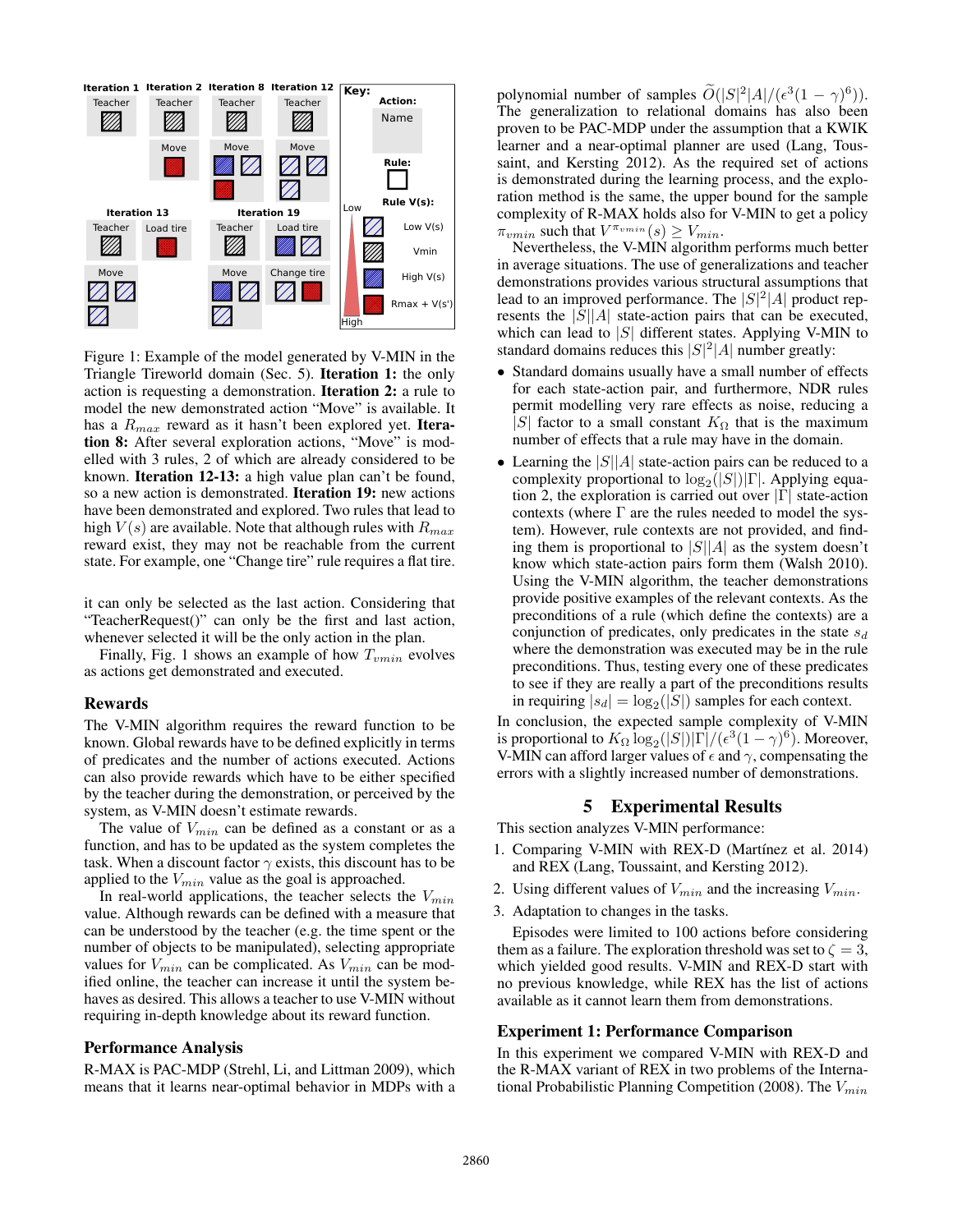

Figure 2: Experiment 1 (Triangle Tireworld problem 1): Means over 250 runs. Top: the number of actions executed in each episode. Middle: the success ratio. Bottom: the total number of teacher demonstrations requested.

value was initialized with values slightly below the optimum.

Triangle Tireworld In this domain a car has to move to its destination, but it has a probability of 0.35 of getting a flat tire while it moves. The actions available are: "Move" to go to an adjacent position, "Load Tire" to load a spare tire into the car if there are any in the current location, and "Change Tire" to change a flat tire with a spare tire. The main difficulty are the dead-ends when the agent gets a flat tire and has no spare tires available. A safe longer path exists with spare tires while the shortest path doesn't have any.

Figure 2 shows that V-MIN always learns the safe policy, as it is the only one with  $V(s) > V_{min}$ . However, the other approaches fail to learn the safe path when no flat tires are obtained during the first episodes: once they consider the short path as known, they never try to find better paths. In contrast V-MIN looks for alternatives with higher values after discovering the dead-ends in the short path. Therefore, V-MIN requests a few more demonstrations but finds the best path in terms of safety. Note that the large number of action executed by REX is due to its inability to detect deadends, so it keeps trying up to the 100 action limit.

This problem has 3 actions and 5 predicates with 43 and 50 respective groundings. Based on the performance analysis in Sec. 4, using a discount factor  $\gamma = 0.9$ , an accuracy parameter  $\epsilon = 0.1$  and an exploration threshold  $\zeta = |S|/(\epsilon^2(1-\gamma)^4) = 3$ , the upper bound for the R-MAX sample complexity is proportional to  $|S||A|\zeta/(\epsilon(1-\gamma)^2) =$  $50 \cdot 43 \cdot 3 / (0.1(1 - 0.9)^2) = 2.2 \cdot 10^6$ . Meanwhile, the esti-



Figure 3: Experiment 1 (Exploding Blocksworld problem 5): Means over 100 runs. Same layout as in Fig. 2.

mated V-MIN sample complexity is  $K_{\Omega} \log_2(|S|) |\Gamma| \zeta / (|S| \cdot )$  $\epsilon (1-\gamma)^2) = 2 \log_2 (50) 6 \cdot 3 / (50 \cdot 0.1 (1-0.9)^2) = 4 \cdot 10^3,$ which is much lower. Note that V-MIN can use such a small  $\zeta$  as it compensates the lack of exploration with a few extra demonstrations. Experimental results were better than this worst case, requiring just 14 exploration actions and 3.87 demonstrations.

Exploding Blocksworld This domain is an extension of the well-known Blocksworld in that it includes dead-ends. When a block is moved, it has a probability of exploding and destroy the object beneath, making it unusable.

The results obtained are displayed in Fig. 3. This is a good example of a domain with a simple goal. Once the needed actions are demonstrated, exploration is enough to learn policies that yield the highest value. As REX-D already performs well, V-MIN obtains similar results. V-MIN requests a slightly larger number of demonstrations, and in exchange has a slightly higher success ratio and explores less. REX also converges to the optimal policy, but requires an average of 250 extra exploration actions compared to the few demonstrations requested by the other two algorithms.

## Experiment 2: V-MIN Adaptation Capabilities

This experiment was performed in the *Table Clearing* domain. It consists in taking plates, cups and forks from a table to the kitchen. Moving to the kitchen is a costly action, and therefore it is recommended to stack the objects before taking them to the kitchen, minimizing the time spent.

The actions *putPlateOn*, *putCupOn* and *putForkOn* place the corresponding object on another one. If a plate is placed on a cup or fork, or a cup is placed on a fork there is a prob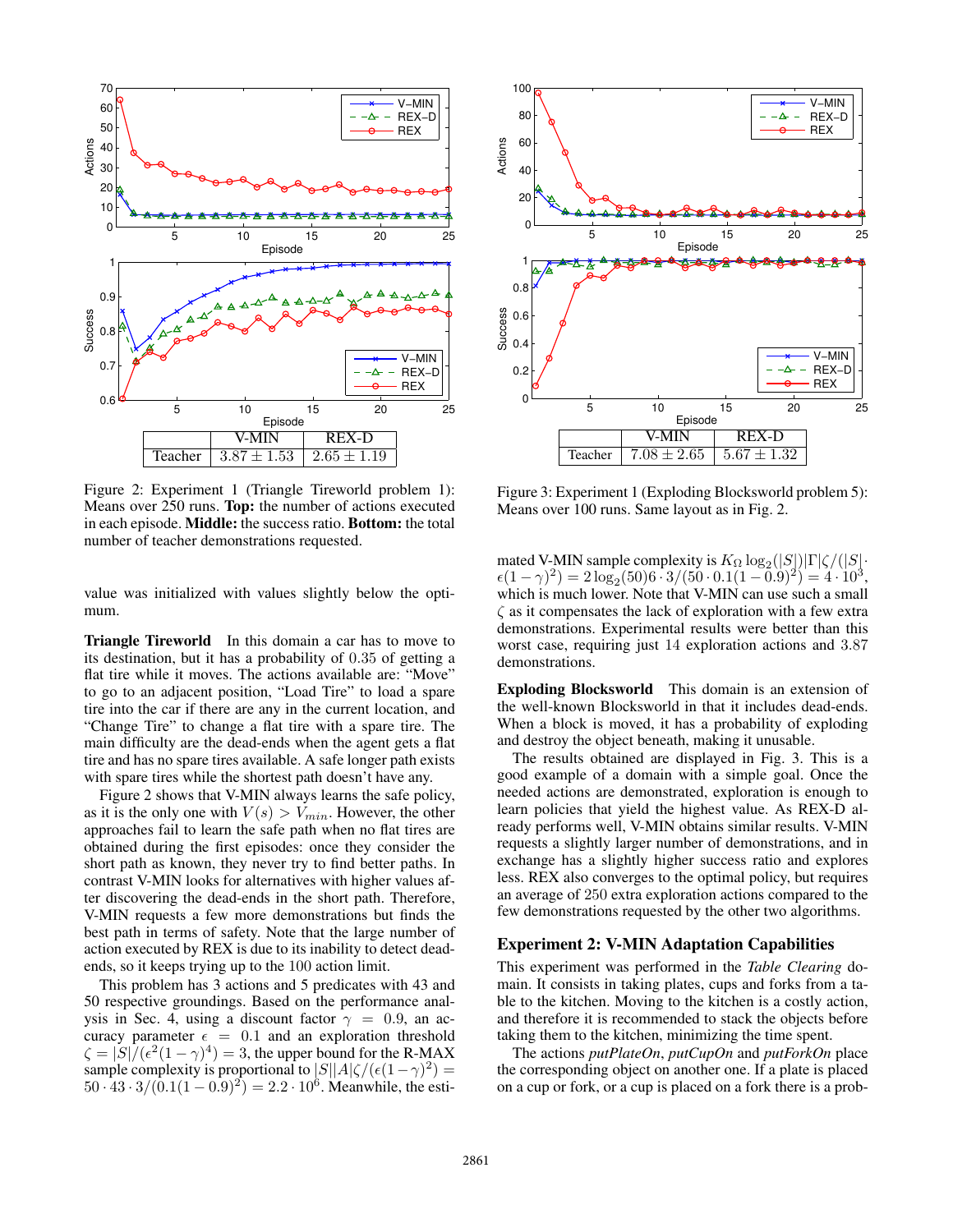ability that it may fall and break. There are another 3 inverse actions to place each of the objects back on the table, and one action *moveStacks* to take the stacks to the kitchen.

The reward is based on the time spent, but there is also a high penalty for each broken object. Each action reduces the reward by 0.05, while the *moveStacks* action reduces it by 1 for every stack, by 5 for every broken object, and increases it by 5 when it finishes clearing the table. V-MIN requires the reward function to be known, and therefore the reward yielded by *moveStacks* is known since the beginning, while all other actions are just demonstrated.

Increasing V-MIN In this experiment the table has 3 plates and a cup on it, and there is one fork placed on one of the plates. The performance of V-MIN is evaluated for different values of  $V_{min}$ , and the increasing  $V_{min}$ , that starts at  $V_{min} = 1.2$  and increases by one at the episodes 21 and 41.

Figure 4 shows the results. REX-D is goal-driven and thus it just takes the stacks to the kitchen without trying to improve its policy. In contrast, V-MIN learns until it surpasses the  $V_{min}$  threshold. Higher  $V_{min}$  values increase the problem complexity, requiring more exploration and demonstrations, as extra actions are needed to get such values. Note that the learning is concentrated during the first episodes.

Finally, the increasing  $V_{min}$  learns incrementally at the pace requested by the teacher. V-MIN maintains its previous knowledge, and thus the exploration and demonstrations required to incrementally get to a certain  $V_{min}$  is similar to learning that  $V_{min}$  directly. When no new dead-ends have to be learned, as happens when changing from  $V_{min} = 2.2$ to 3.2, the value also smoothly increases without significant degradations due to exploration.

Task Changes This experiment shows the V-MIN capabilities to adapt to changes in the scenario. Knowledge is maintained in all configurations but the " $V_{MIN} = 3.2$  reset" one, which starts each problem with no previous knowledge. Three different problems are solved:

- 1. The table has 3 plates and a cup on it.
- 2. Same as 1, but the cup is placed on a plate instead.
- 3. Same as 1, but there is a new fork on one of the plates.

Figure 5 shows the results. For the first two problems, the set of actions needed to get a value of  $V^\pi(s) \geq 1.2$  is already enough to find policies that get  $V^{\pi}(s) \geq 2.2$ , and thus both yield the same results. The adaptation to problem 2 is very smooth, as the only change is that a cup starts placed on a plate, and just in the case of  $V_{min} = 3.2$  a new action "removeCup" is required if it wasn't already learned. Note that " $V_{MIN} = 3.2$  reset" has to learn everything again with a slightly more complicated initial state, resulting in a larger number of actions and demonstrations.

In contrast, problem 3 adds a new type of object, requiring to learn new actions and refine previous rules. V-MIN adapts rather well in just a few episodes, meanwhile " $V_{MIN} = 3.2$ reset" needs a much larger number of actions.

#### 6 Conclusions and Future Work

We have proposed the novel V-MIN algorithm that learns policies satisfying the teacher quality requirements. The



Figure 4: Experiment 2 (Table Clearing, standard): Means over 100 runs. The vertical black lines indicate that  $V_{min}$ was increased by 1. **Top:** actions executed per episode. Upper middle: value per episode. Lower middle: teacher demonstrations per episode. Bottom: total number of demonstrations requested.

 $V_{min}$  parameter gives the option of either learning good policies at the cost of a large number of demonstrations and exploration actions, or being more permissive with worse policies that are easier to learn. Even if the right  $V_{min}$  is not selected in the beginning, it can be tuned online until the teacher expectations are satisfied. Moreover, V-MIN is a general algorithm that can be applied to a wide set of scenarios, adapts very well to changes, and learns new actions as required. Experimental results show that V-MIN improves previous approaches in different scenarios and configurations. It can obtain better policies, while keeping the number of experiences and demonstrations low.

As future work, the performance of V-MIN in partiallyobservable domains can be analyzed. Furthermore, V-MIN can be extended to learn the reward function, although it would increase the amount of experiences required.